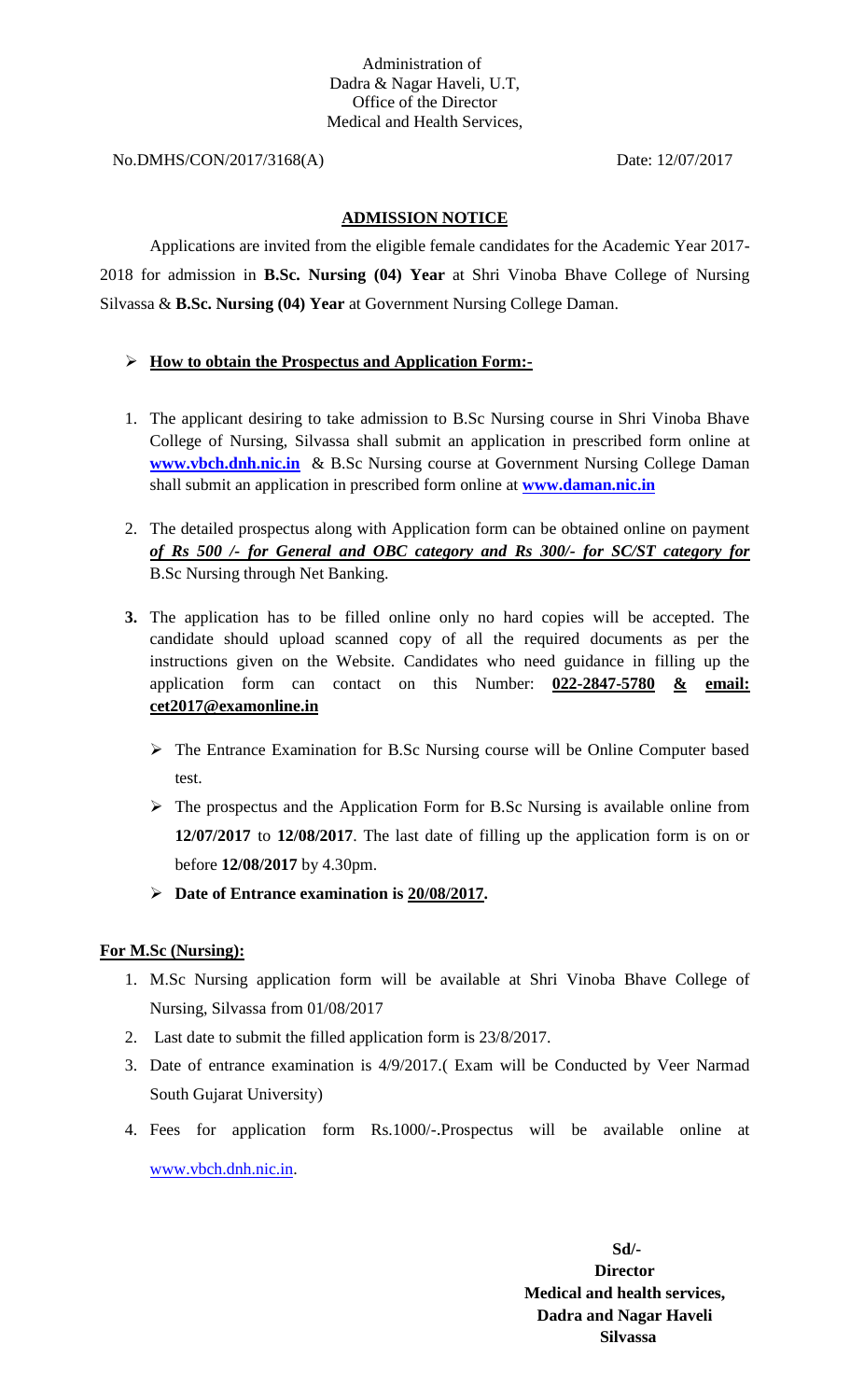#### **प्रशासन दादरा और नगर हवेली, य. ु टी ननदेशक का कायाालय ननदेशालय चिककत्सा एवं स्वास्थय सेवा**

सं/डीएमएचएस/ससओन/२०१७/3168(B) तिथि: 12/07/२०१७

#### **प्रवेश सूिना**

श्री विनोबा भावे कॉलेज ऑफ नर्सिग,सिलवासा और सरकारी नर्सिंग कोलेज,दमन मे शैक्षणिक वर्ष २०१७-१८ के लिए ०४ साल के बीएससी (नर्सिंग) डिग्री कोर्स, मे प्रवेश के लिए मात्र महिला उम्मीदवारो से आवेदन पत्रो आमंत्रित किया जाता है .

## **वववरणिका और आवेदन पत्र कै सेप्राप्त करे:-**

1. श्री विनोबा भावे कॉलेज ऑफ नर्सिग,सिलवासा मे बीएससी (नर्सिंग) डिग्री कोर्स के लिये इछ्छुक महिला उमेदििारोको आिेदन पत्र **[www.vbch.dnh.nic.in](http://www.vbch.dnh.nic.in/)** और सरकारी नससिंग कोलेज दमन मेप्रिेश लेने के सलये इछ्छुक उमेदििारोको आिेदन पत्र **[www.daman.nic.in](http://www.dd.nic.in/)** पेओनलाईन भरना िोगा.

2. बी.एस.सी (नर्सिंग) डिग्री कोर्स के विवरणिका और आवेदन पत्र ऑनलाइन पेमेंट के तहत सामान्य और ओबीसी वर्ग के लिये रु 500/- एवं अनुसूचित जाति और अनुसूचित जनजाति वर्ग के लिये रु 300/- के भुगतान पर प्राप्त किया जा सकता है.

3. आवेदन पत्र सिर्फ ओनलाईन भरे जायेंगे कागज़ प्रतियां स्वीकार नहि किये जायेंगी.उम्मीदवारको वेबसाइट पर दिए गए निर्देशों के अनुसार सभी आवश्यक दस्तावेजों की स्कैन कॉपी अपलोड करना पडेगाI

- अथिक जानकारी के सलए इस नम्बर **०२२-२८४७-५७८०** और ई-मेल **cet2017@examonline.in** पर संपकि कर सकिेिै।
- $\blacktriangleright$  बी.एस.सी (नर्सिंग) डिग्री पाठ्यक्रम के लिए प्रवेश परीक्षा कम्प्यूटर आधारित परीक्षा होगी।
- बी.एस.सी (नससिंग) कोसेके सलये प्रिेश परीक्षा िारीख **२0/0८/२०१७** को सलया जायेगा॰

वििरणिका और आिेदन पत्र **१२/०७/२०१७** से लेके **१२/**०८**/२०१७** िक उपलब्ि िैं। और भरे िुये आिेदन पत्र िारीख **१२/**०८**/२०१७ -४.३०** िक जमा करिाने िोगे**॰**

**एम.एस.सी (नर्सिंग) :**

१एम.एस.सी (नससिंग) कोसेके सलये फोमि िाररख ०१/०८/२०१७ से २३/08/२०१७ िक श्री विनोबा भावे सिविल अस्पताल सिलवासा के कॉलेज ऑफ नर्सिग के कार्यलय मेउप्लब्ध होगे. २भरा िुिा फोमि िाररख २३/08/२०१७ िक जमा करिाना िोगा| ३.एम.एस.सी (नर्सिंग) कोर्से के लिये प्रवेश परीक्षा तारीख ०४/०८/२०१७ को लिया जायेगा<sup>ृ</sup> ४आिेदन पत्र का फी रु.१०००/- िोगा. वििरणिका (Prospectus) www.vbch.[dnh.nic](http://www.vbch.dnh.nic.in/).in पर उपलब्ि िोगा**।**

**Sd/-** Samuel Contract of the State of the State of the State of the State of the State of the State of the State of the State of the State of the State of the State of the State of the State of the State of the State of t  **ननदेशक चिककत्सा और स्वास््य सेवाओ, दादरा और नगर हवेली र्सलवासा**